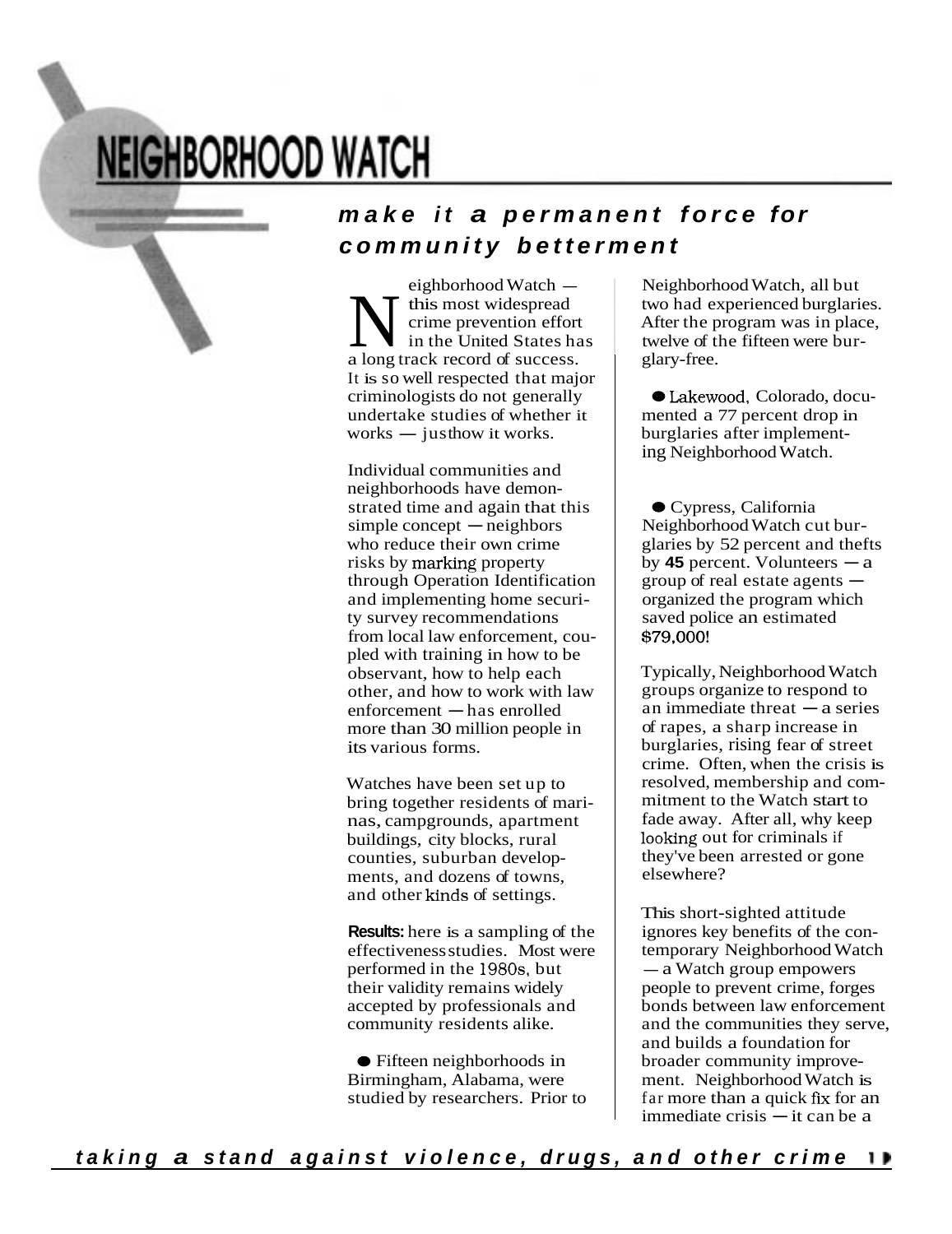suppers: youth performances; musicals, and oral histories by elders.

#### **When You Start To Organize**

Determine the ethnic groups of non-English speaking residents and what language they speak. Then look to local government agencies, private advocacy and service organizations, religious institutions, mediation services, and other groups experienced in dealing with immigrants for help. A translator is essential when you hold a Neighborhood Watch or crime prevention meeting. **Learn** to speak slowly and to establish rapport with the translator. Print materials in different languages if possible.

Don't be discouraged. In talking about his efforts to organize Neighborhood Watch presentations in ethnically diverse Modesto, California, crime prevention officer David Huckaby says, "It's tough, but Asians  $-$ Cambodians, Lao, and Hmong - and Hispanics are very interested in crime prevention information."

#### **Selected Resources**

**National Association of Neighborhoods** 1651 Fuller Street, Washington, DC 20009 202-332-7766

**National Association of Town Watch**

PO **Box** 303 7 Wynnewood Road, Suite 215 Wynnewood, PA 19096 610-649-7055

**The National Sheriffs' Association** 1450 Duke Street Alexandria, VA 22314 703-836-7827

*Block Captain's Organizing Manual.* Philadelphia, **P A** Campus Blvd.

*Neighborhood Watch*A *Manual for Citizens andfor Law Enforcement.* Washington, DC: National Sheriffs' Association, 1997.



NationalCrime Prevention Council 1700 K Street, NW, Second Floor Washington DC 20006-3817

The National Citizens' Crime Prevention Campaign is substantially funded by the Bureau of Justice Assistance, Office of Justice Programs, U.S. Departmentof Justice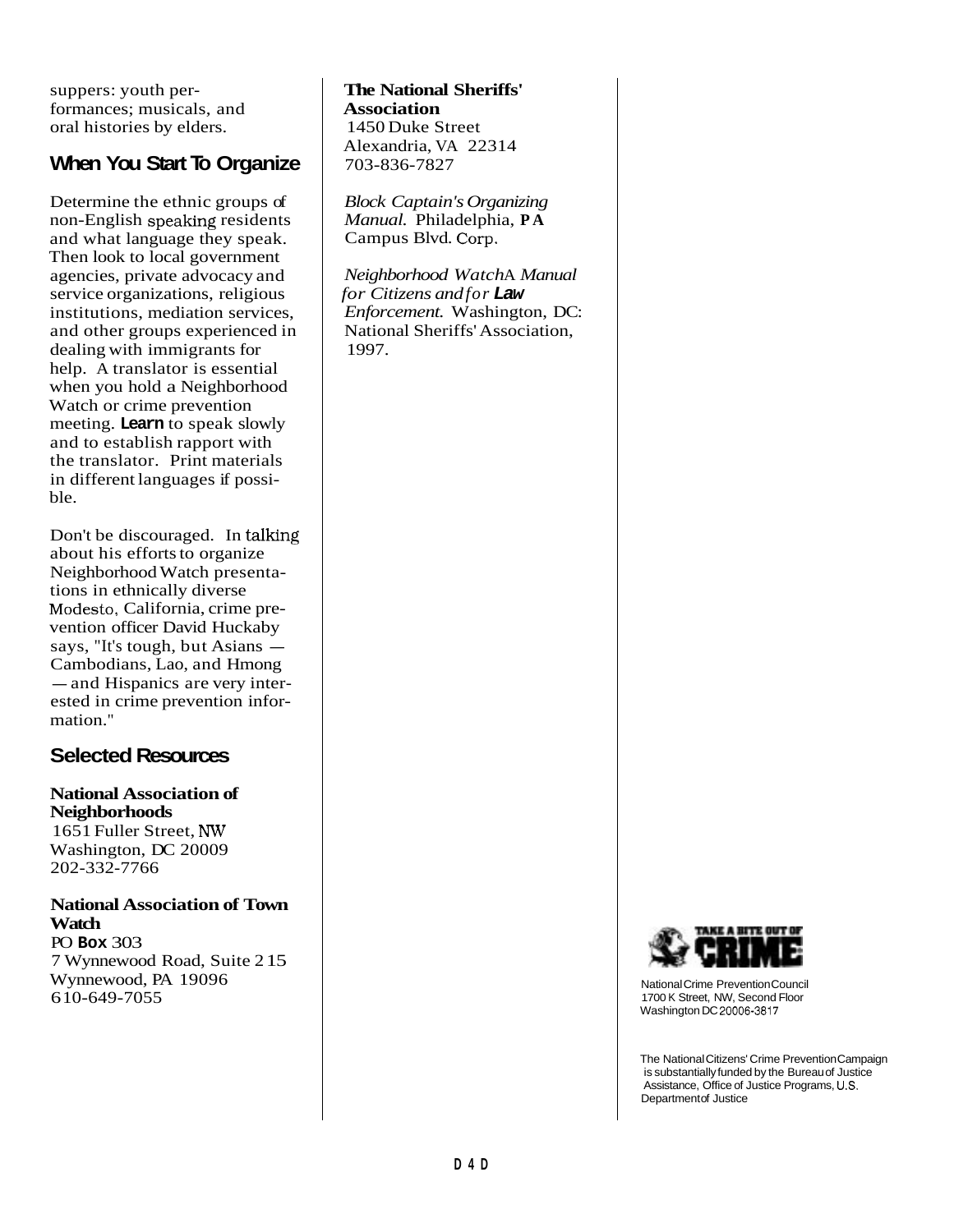moving force for positive changes that tackle root causes of crime.

#### **Why Do Some NeighborhoodAssociations Thrive and Others Die?**

In the mid-1980s, the Citizens Committee of New York City (CCNYC),with funding from the Ford Foundation, undertook the Block Booster Project, a twoyear study of relationships among block associations, crime, and community development. The study found that active block associations substantially reduced fear of crime, encouraged crime reporting, stimulated members' involvement in crime prevention, inhibited drug trafficking, and spurred beautification activities.

The Block Booster Project also examined why some groups thrived while other withered and died. Use of resources emerged asthe key factor. Active, healthy block groups had the same resources as inactive ones, but they used them more effectively. Here are key survival tactics discovered by the Block Booster Project:

• Spell out roles and responsibilities of the association and its members. Adopt bylaws and elect officers.

Decentralize planning and work. Delegate tasks and establish standing committees.

● Keep in touch with members. Use personal contacts, in and outside of meetings. Distribute a newsletter to communicate regularly with members.

• Plan for and train new leaders. Don't bum out existing ones.

• Mobilize collective resources and use them. Know members' skills and personal and business contacts. Be realistic about how many people you need to do a job.

● Use outside resources, such as government agencies and community-based organizations.

**Strike a balance between** business and pleasure. Conduct business meetings on time and efficiently, but have a time for socializing before or after the meeting.

Involve all elements in the  $commuity$  -single parents, renters as well as home owners, teenagers, senior citizens, business owners and managers.

#### **Extending the Scope of Neighborhood Watch**

Successful Neighborhood Watches move beyond the basics of home security, watching out for suspicious activities, and reporting them to law enforcement. They sponsor community cleanups, find solutions to local traffic problems, collect clothing and toys for homeless families, organize after-school activities for young people, help victims of crime, tutor teens at risk of dropping out of school, reclaim playgrounds from drug dealers, and for task forces that influence policymakers. They can even start a safe house program for children or Block parent program, which are reliable sources of help for children in emergency or other frightening situations. After a number of natural disasters in the Midwest, Neighborhood Watch Groups there have designed Family Emergency Preparedness plans. The scope of Neighborhood Watch continues to grow, however its fundamental mission

 $still remains - people are help$ ing people.

#### **looking for leaders**

A Neighborhood Watch's effectiveness depends heavily on its leaders. Good block captains usually:

● Are reliable.

Get along well with people.

● Have good communication and negotiating

• Do not view the position as a power trip or a chance for personal gain.

**●** Are willing to delegate tasks and listen to others' opinions.

Are organized and can conduct meetings efficiently.

• Don't get discouraged easily.

 $\bullet$  Don't stop at prevention  $$ have a long-range vision for community improvement.

## **Motivating leaders(and Other**

Hold special training events. Look to police departments, community action and social service organizations, religious institutions, colleges, business associations, schools, and youth organizations for help.

• Communicate with them often. A volunteer will burn out quickly if he or she feels left out of the action.

• Provide public recognition through awards and articles in newsletters and newspapers.

Issue certificates of appreciation from the mayor or chief law enforcement executive.